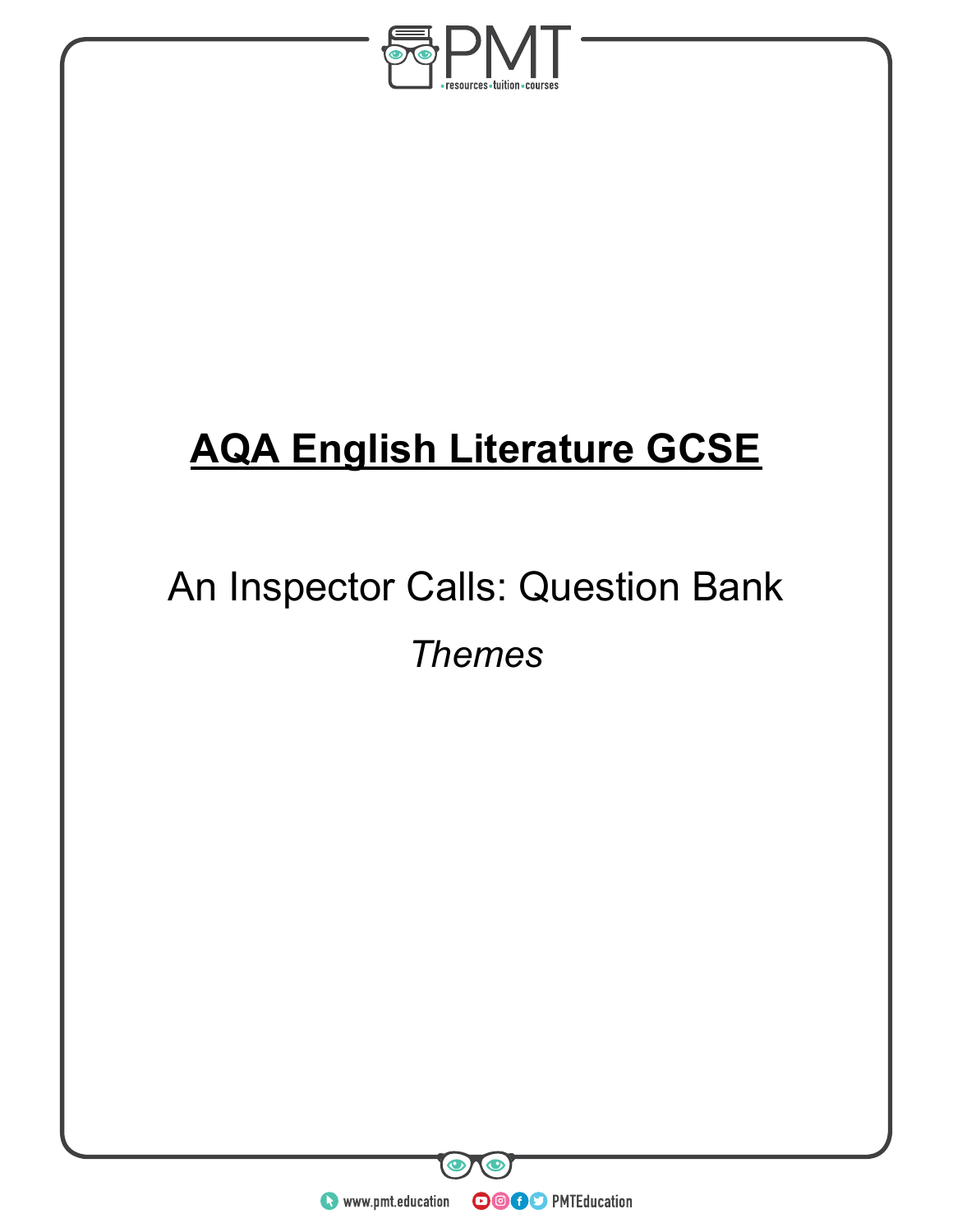

#### **Contents**

| 1. Accountability                               | page 2 |
|-------------------------------------------------|--------|
| 2. Guilt                                        | page 2 |
| 3. Suicide                                      | page 3 |
| 4. Learning                                     | page 3 |
| 5. Inspection                                   | page 4 |
| 6. Age                                          | page 4 |
| 7. Gender                                       | page 5 |
| 8. Love                                         | page 6 |
| 9. Time                                         | page 6 |
| 10. Honesty and Truth                           | page 7 |
| 11. Individual versus collective responsibility | page 8 |

**Please note:** *these questions have been written and formatted in the same style as AQA exam questions. You can use them to help with extract questions and timed essay practice. These questions have NOT been taken from past papers and they have NOT been made by AQA.*

 $\mathbf \odot$ 

THE SERVICE OF THE SERVICE OF THE SERVICE OF THE SERVICE OF THE SERVICE OF THE SERVICE OF THE SERVICE OF THE SERVICE OF THE SERVICE OF THE SERVICE OF THE SERVICE OF THE SERVICE OF THE SERVICE OF THE SERVICE OF THE SERVICE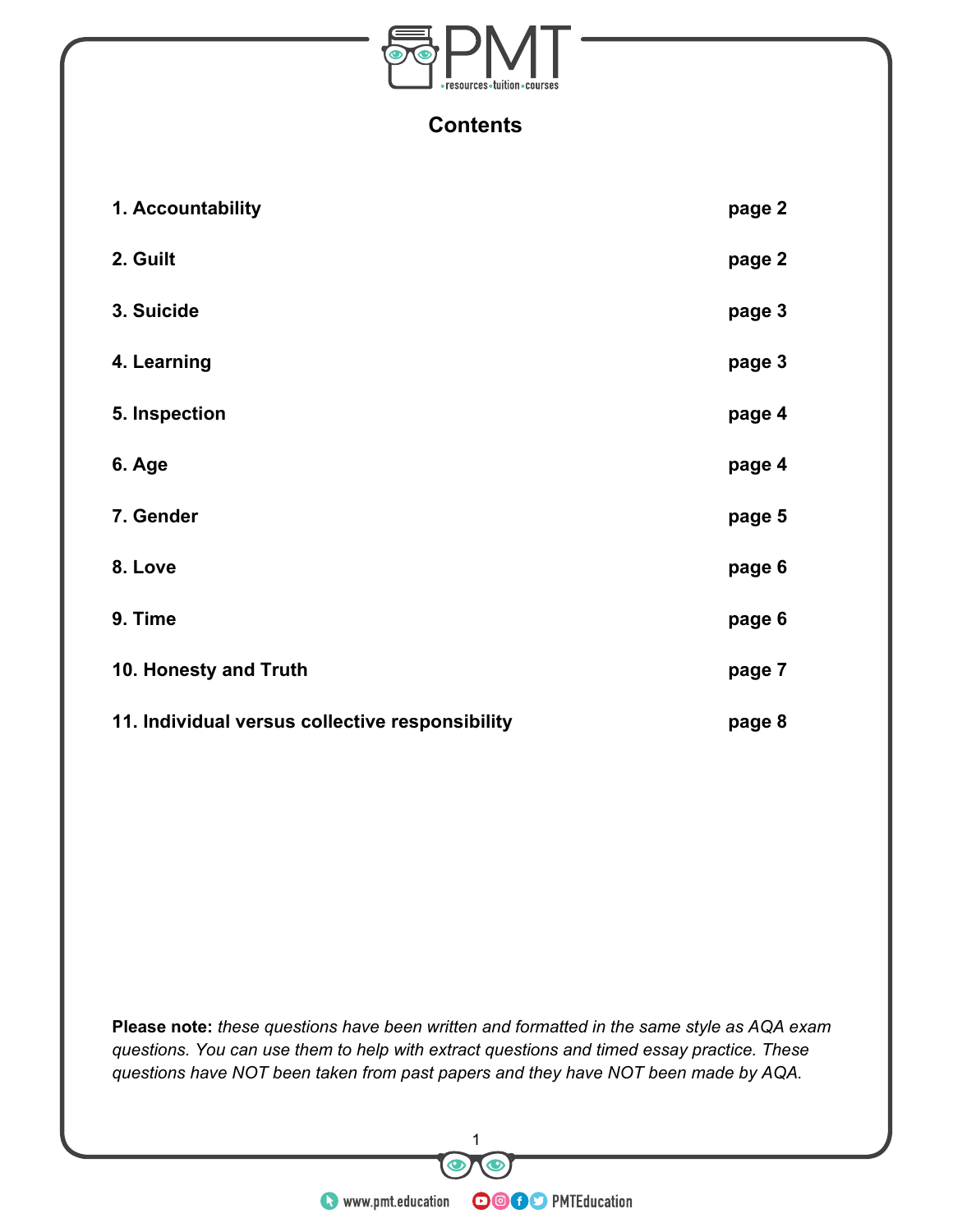

#### **1. Accountability**

**01) How does Priestley explore different attitudes towards accountability in** *An Inspector Calls***?**

Write about:

- some ideas about accountability in the play
- what some of these attitudes to accountability are

**[30 marks] AO4 [4 marks]**

#### **2. Guilt**

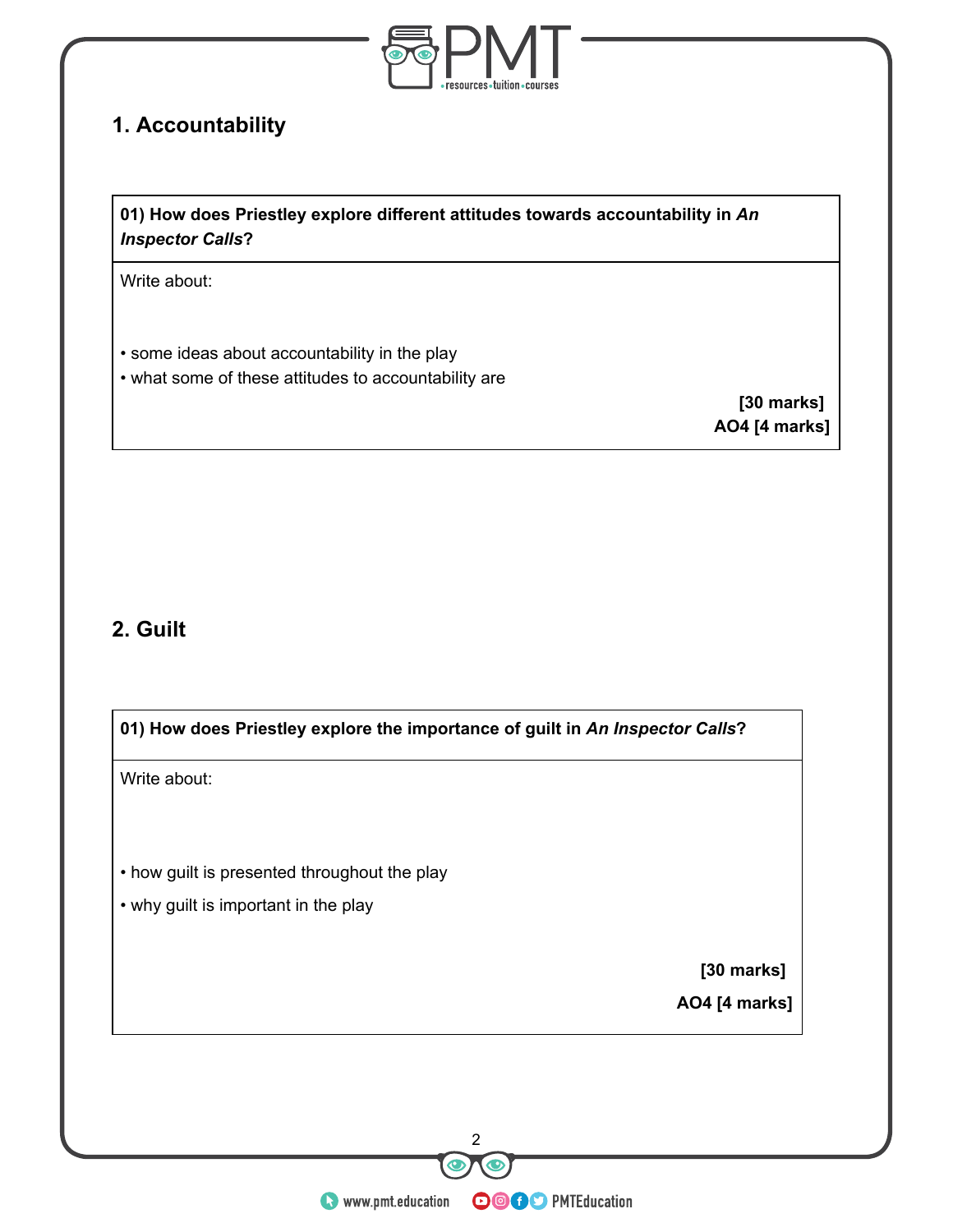

### **3. Suicide**

**01) How does Priestley present suicide in** *An Inspector Calls*?

Write about:

• how suicide is presented throghout the play

• why suicide is important in the play

 **[30 marks]**

**AO4 [4 marks]**

# **4. Learning**

| Write about: |                                                        |               |
|--------------|--------------------------------------------------------|---------------|
|              | • characters attitudes to learning throughout the play |               |
|              | • why learning is important in the play                |               |
|              |                                                        | [30 marks]    |
|              |                                                        | AO4 [4 marks] |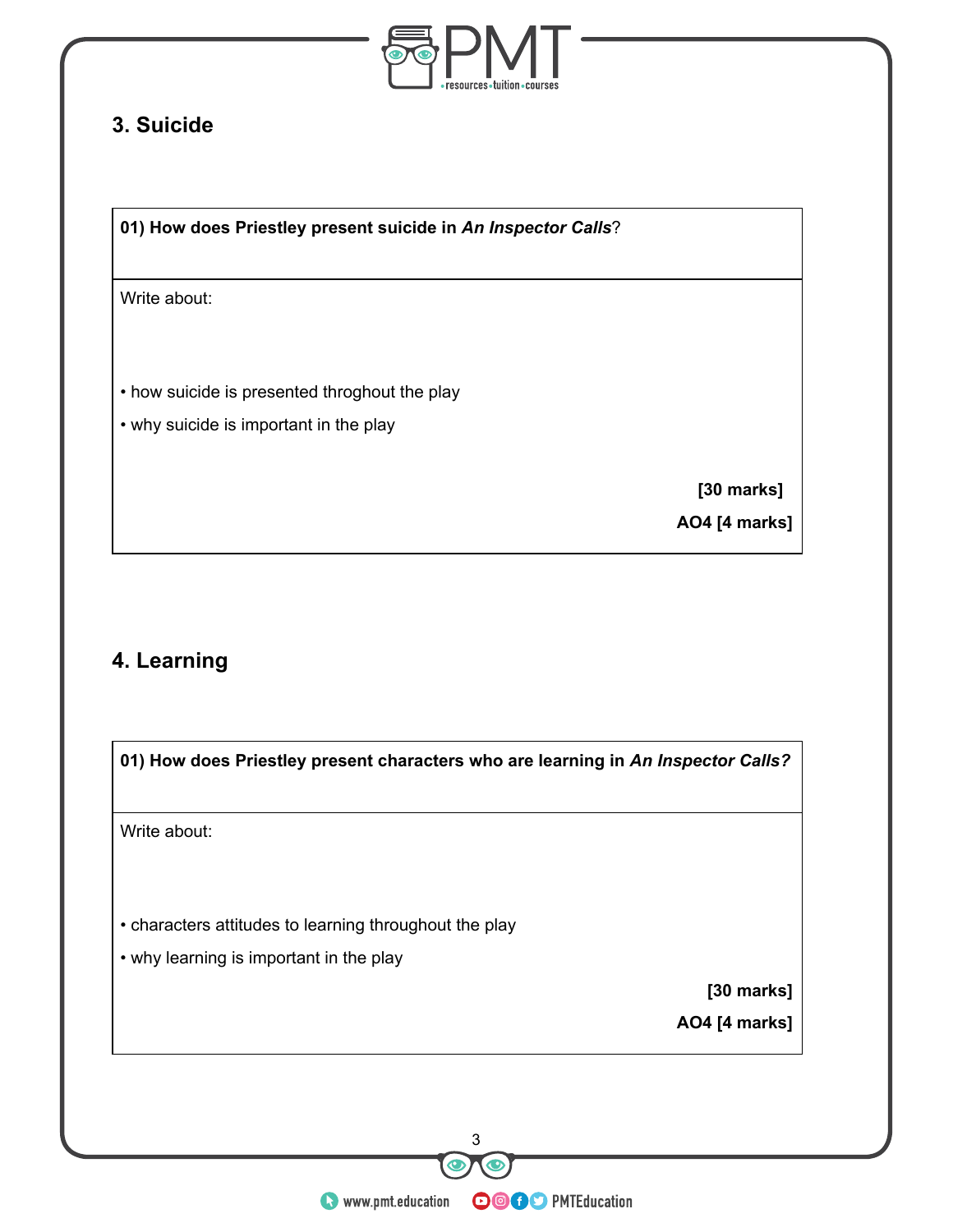

# **5. Inspection**

**01) How does Priestley use inspection to promote social change?**

Write about:

• how inspection is presented throughout the play

• why inspection is important throughout the play

 **[30 marks]**

**AO4 [4 marks]**

#### **6. Age**

| 01) How does Priestley present age in An Inspector Calls?                  |                      |  |
|----------------------------------------------------------------------------|----------------------|--|
| Write about:                                                               |                      |  |
| • how age is presented throughout the play                                 |                      |  |
| • how generations contrast                                                 |                      |  |
|                                                                            | [30 marks]           |  |
|                                                                            | <b>AO4 [4 marks]</b> |  |
|                                                                            |                      |  |
|                                                                            |                      |  |
|                                                                            |                      |  |
|                                                                            |                      |  |
| 4                                                                          |                      |  |
|                                                                            |                      |  |
| <b>Of D</b> PMTEducation<br>www.pmt.education<br>$\bf \Xi$<br>$\mathbf{R}$ |                      |  |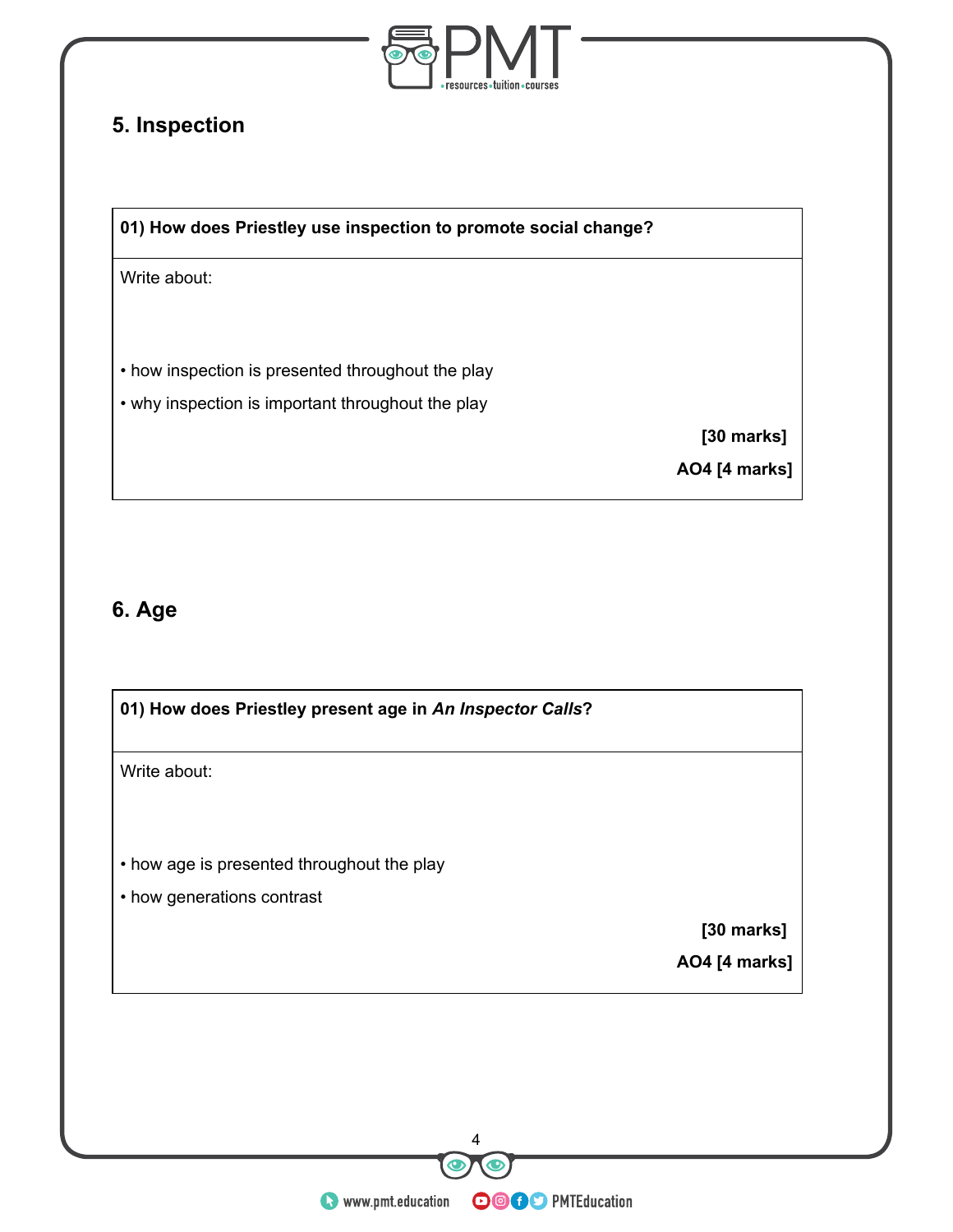

# **7. Gender**

**01) How does Priestley present different attitudes towards gender in** *An Inspector Calls?*

Write about:

• how gender is presented throughout the play

• what some of these attitudes to gender are

**[30 marks]**

**AO4 [4 marks]**

#### **8. Love**

| Write about: |                                           |
|--------------|-------------------------------------------|
|              |                                           |
|              |                                           |
|              | • how love is presented during the play   |
|              | • what some of these ideas about love are |
|              | [30 marks]                                |
|              | AO4 [4 marks]                             |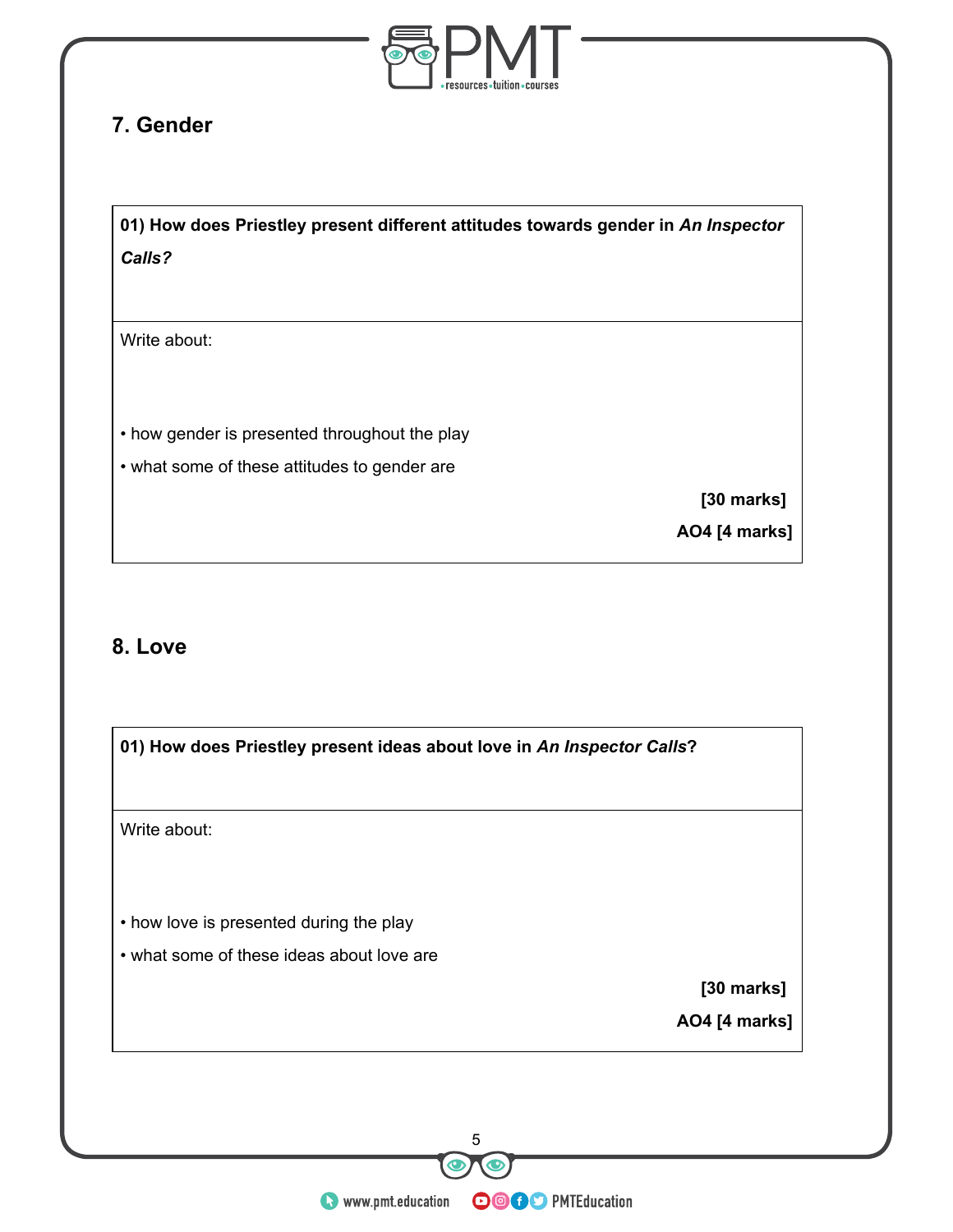

# **9. Time**

**01) How does Priestley use time to explore consequences in** *An Inspector Calls***?**

Write about:

- how timing is used throughout the play
- how timing exposes characters actions and consequences

**[30 marks]**

**AO4 [4 marks]**

# **10. Honesty and Truth**

|                                                      | 01) How does Priestley use honesty and truth to encourage character's             |
|------------------------------------------------------|-----------------------------------------------------------------------------------|
| development in An Inspector Calls?                   |                                                                                   |
| Write about:                                         |                                                                                   |
|                                                      |                                                                                   |
| • how honesty and truth is presented during the play |                                                                                   |
|                                                      | • ways in which characters are shown to develop and change because of honesty and |
| truth                                                |                                                                                   |
|                                                      | [30 marks]                                                                        |
|                                                      | <b>AO4</b> [4 marks]                                                              |